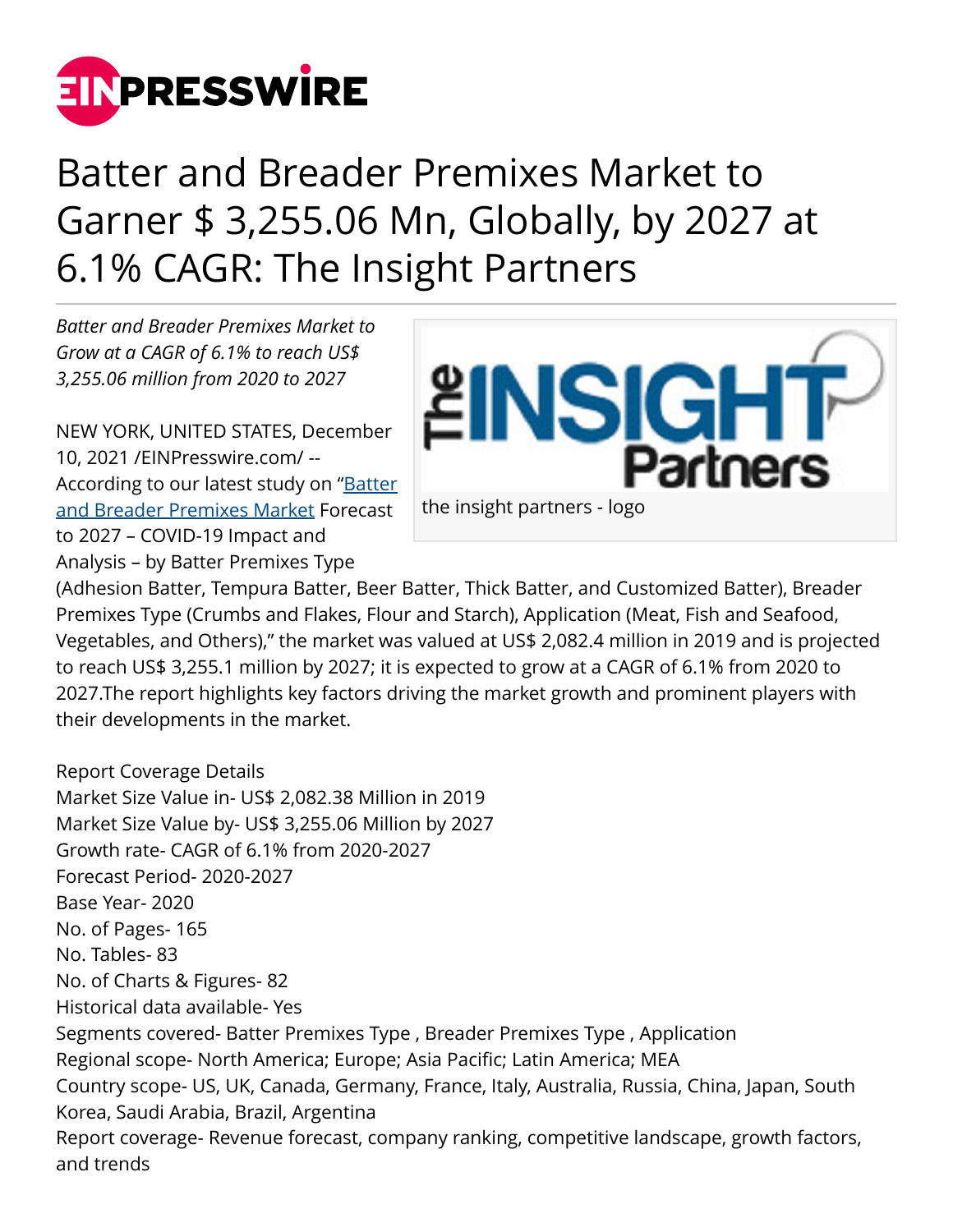Get Exclusive Sample Pages of Batter and Breader Premixes Market at [https://www.theinsightpartners.com/sample/TIPRE00003961/](https://www.theinsightpartners.com/sample/TIPRE00003961/?utm_source=EINPressWire&utm_medium=10310)

Batter and bread premixes are food coatings that can be added to meat, poultry, vegetables, fish, and seafood to enhance its flavor, texture, and preserve its moisture content while frying or grilling. The batter is usually a thin coating to preserve food moisture during deep frying. It is a mixture of flour and liquids, such as water, milk, or eggs. This mixture can also be prepared by soaking grains in water or other liquid and grinding them. Leavening agents, such as baking powder, are used in combination with batters to improve fluffiness.

Rising customer preference for gluten-free and low- carbs items is likely to boost the market for the batter and breader products. The presence of gluten in food products can cause celiac disease that damages the small intestine and increases the risk of long-term health complications. Gluten-free premixes improve product quality, prolong shelf life, and provide a healthy alternative that is the main driver for the industry. Further, rising consumer health awareness, along with an increased incidence of gluten intolerance, is likely to drive batter and breader products demand.

Effect of COVID-19 on Batter and Breader Premixes Market

The US, India, Brazil, Russia, France, Italy, the UK, Spain, and Argentina are among the mostaffected countries in terms of COVID-19 confirmed cases and reported deaths as of December 2020. The pandemic is hindering economies and industries in various countries due to lockdowns, travel bans, and business shutdowns. The global chemical and materials industry is one of the major industries suffering serious disruptions such as restrictions on supply chain and manufacturing activities. For instance, China is the global manufacturing hub and the largest raw material supplier for various industries. The lockdown of various plants and factories in leading regions such as APAC and Europe is limiting the global supply chains and hampering the manufacturing, delivery schedules, and various goods sales. All these factors are restraining the global batter and breader premixes market.

Download the Latest COVID-19 Analysis on Batter and Breader Premixes Market Growth Research Report at<https://www.theinsightpartners.com/covid-analysis-sample/TIPRE00003961>

Based on batter premixes type, the batter and breader premixes market is categorized into adhesion batter, tempura batter, beer batter, thick batter and customized batter. In 2019, the adhesion batter segment held the largest share of the global batter and breader premixes market. Adhesion batter is a batter that is specially formulated to bind the outer coatings, such as breading, to a slick or an irregular surface of a substrate. They are applied as a thin coat that can adhere well to the surface of the meat. This type of batter basically provides a cohesive layer between the breading and the substrate. This batter also provides color, texture, and flavor to the foods. It helps in controlling the pick-up of breadings and also helps in preventing the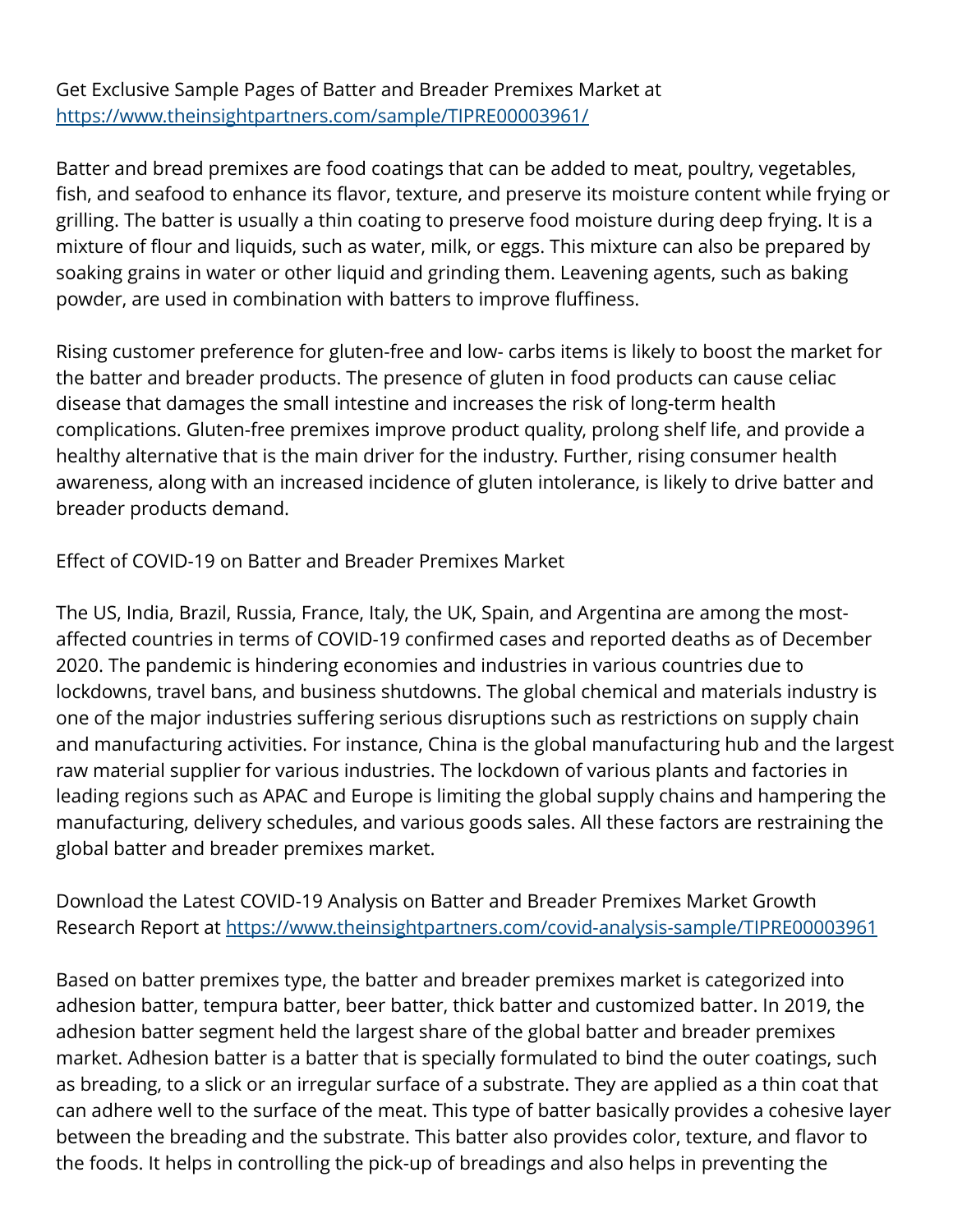surface voids through the loss of breading. These batters are mostly starch-based and have a high solid content with low viscosity. These factors further propel the growth of the batter and breader premixes market globally.

Batter and Breader Premixes Market: Competitive Landscape and Key Developments

Blendex Company; Bowman Ingredients; Bunge North America, Inc.; Coalescence LLC; House-Autry Mills; Kerry Group; Mccormick And Company, Inc.; Newly Weds Foods; Showa Sangyo Co., Ltd.; and Solina Group are among the key players present in the global batter and breader premixes market. These companies are implementing growth strategies such as product developments, and mergers and acquisitions to expand the customer base and gain significant market share across the world, which permit them to maintain their brand name globally.

Order a Copy of Batter and Breader Premixes Market Shares, Strategies and Forecasts 2020-2027 Research Report at [https://www.theinsightpartners.com/buy/TIPRE00003961/](https://www.theinsightpartners.com/buy/TIPRE00003961/?utm_source=EINPressWire&utm_medium=10310)

Browse Related Reports and get Sample copy Prepared Flour Mixes Market Forecast to 2028 - COVID-19 Impact and Global Analysis by Type (Batter Mixes, Bread Mixes, Pastry Mixes, Others); Applications and Geography - <https://www.theinsightpartners.com/sample/TIPRE00010918/>

Bakery Premixes Market Forecast to 2028 - COVID-19 Impact and Global Analysis By Category (Gluten-free, Conventional); Application and Geography - <https://www.theinsightpartners.com/sample/TIPRE00009400/>

Organic Baking Ingredients Market Forecast to 2028 - COVID-19 Impact and Global Analysis By Product Type; Application and Geography - <https://www.theinsightpartners.com/sample/TIPRE00025409/>

About Us:

The Insight Partners is a one stop industry research provider of actionable intelligence. We help our clients in getting solutions to their research requirements through our syndicated and consulting research services. We specialize in industries such as Semiconductor and Electronics, Aerospace and Defense, Automotive and Transportation, Biotechnology, Healthcare IT, Manufacturing and Construction, Medical Device, Technology, Media and Telecommunications, Chemicals and Materials.

Contact Us:

If you have any queries about this report or if you would like further information, please contact us:

Contact Person: Sameer Joshi